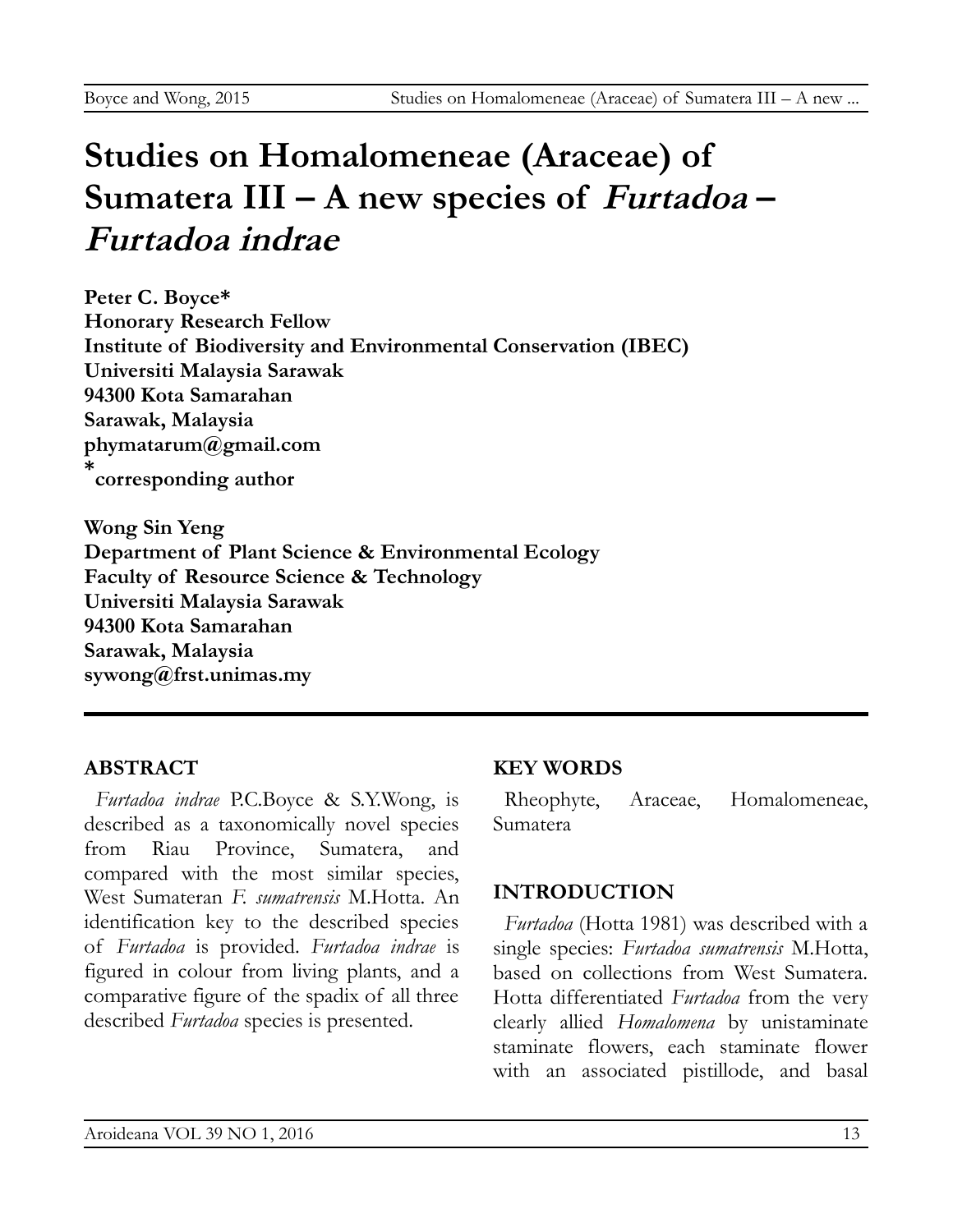placentation. Additionally, *Furtadoa sumatrensis* has a small inflorescence (spathe c. 1–2 cm long) on a disproportionately long (c. 7 cm) slender peduncle. While the last is not unique to *Furtadoa*, similar occurrences are decidedly scarce in *Homalomena*. A close relationship between *Furtadoa* and *Homalomena* was subsequently evinced by molecular analyses (Cusimano et al., 2011; Nauheimer et al., 2012). In habitat *F. sumatrensis* is an obligate rheophyte *sensu* van Steenis (1981, 1987), and appears to be locally restricted in distribution. A study of pollen-flow revealed populations maintained genetically distinct identities in separate river valleys (Mori & Okada, 2001).

Hotta (1985) subsequently transferred a long-anomalous West Malaysian species of *Homalomena* into *Furtadoa* as *F. mixta* (Ridl.) M.Hotta. While spadix structure of *F. mixta* is unquestionably in agreement with *Furtadoa*, it otherwise differs markedly from

*F. sumatrensis* by being a mesophytic herb with the clusters of inflorescences carried beneath the leaves in much the same manner as species of *Homalomena* sect. *Chamaecladon*.

In April 2015 we received living material of four aroids which we assumed to belong to *Homalomena* of the section *Chamaecladon*. On establishment and flowering, three of them have, indeed, proven to belong to sect. *Chamaecladon*. The fourth, however, to our considerable surprise revealed itself to be a new species of *Furtadoa* M.Hotta, most similar to *F. sumatrensis* but clearly differentiated by the membranous leaf blades and the structure of the flowers, in particular the pistillate flowers.

Dimensions used in the descriptions are derived from fertile (i.e., mature) plants. Seedlings have overall smaller measurements.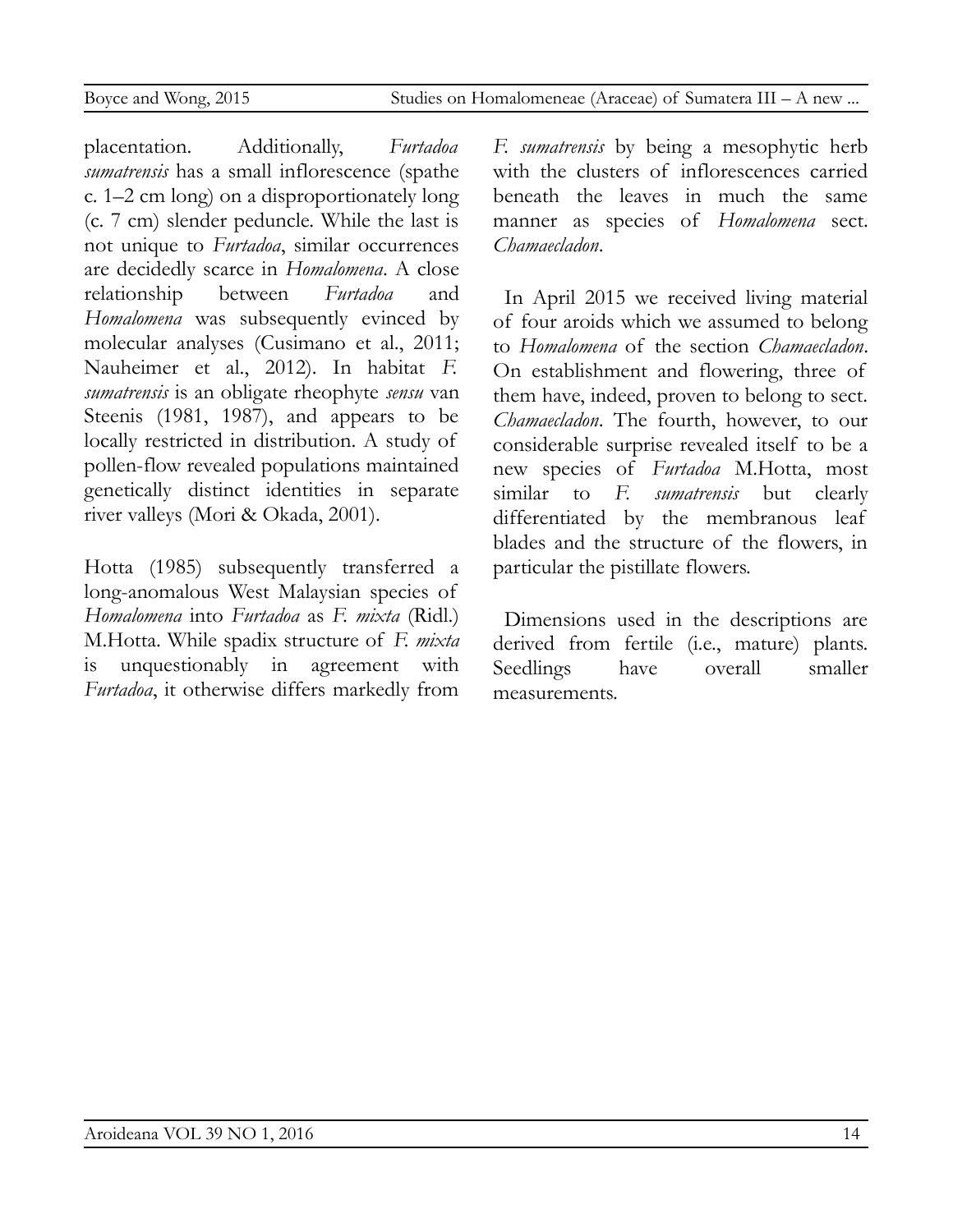## **KEY TO THE SPECIES OF FURTADOA**

1a. Rheophytes; peduncle long (c.  $6-9 \times$  as long as spathe), inflorescences paired, carried above the foliage. Sumatera . . . . . . . . . . . . . . . . . . . . . . . . . . . . . . . . **2**

1b. Mesophytes; peduncle short (at most  $3 \times$  as long as spathe), inflorescences in fascicles of up to 7, carried at the base of the petioles. West Malaysia . . . . . . . . . . . . . . . . . . . . . . . . . . . . . . . . . . . . . . . . . . . . . . . . . **F. mixta (Ridl.) M.Hotta**

- 2a. All staminate flowers associated with a pistillode; spadix conspicuously stipitate; pistils bottle-shaped rich green; stigma ¼ diam. of pistil; leaf blades thinly membranous on short (¼ leaf blade length) petiole . . . . . . . . . . . **F. indrae P.C.Boyce & S.Y.Wong**
- 2b. Terminal portion of spadix comprised of staminate flowers lacking pistillodes; pistils globose, pale cream; stigma  $\frac{1}{2}$  diam. of pistil; leaf blades coriaceous on a long  $\frac{3}{4}$  to exceeding leaf blade length) petioles. . . . . . . . . . . . . . . **F. sumatrensis M.Hotta**

**Furtadoa indrae** P.C.Boyce & S.Y.Wong, **sp. nov**. Type: Indonesia, Sumatera: Propinsi Riau, **Kabupaten** Kuantan Singingi, Kecematan Kuantan Tengah, Taluk Kuantan, c. 0°31'55.06"S 101°34'58.44"E, c. 50 m asl, 16 Apr 2015, *Indra AR-5196* (holo ANDA!; iso BO, BOKR, SAR – all ethyl alcohol preserved!). **Figure 1, 2A.**

## **Diagnosis**

*Furtadoa indrae* differs from *F. sumatrensis* by a markedly stipitate spadix (vs spadix sessile or at most very briefly stipitate (stipe <1 mm long)) with staminate flowers until the spadix tip each associated with a pistillode (vs terminal portion of spadix composed only of staminate flowers), bottle-shaped (vs globose) rich green (vs pale cream) pistils with a small stigma (stigma  $\frac{1}{4}$  vs  $\frac{1}{2}$ )

diam. of pistil), and thinly membranous (vs coriaceous) leaf blades on short (petiole ¼ vs  $\frac{3}{4}$  to exceeding leaf blade length) petioles.

Small rheophytic herb up to c. 10 cm tall, vegetative tissues somewhat aromatic (terpenoids). **Stem** epigeal, creeping and rooting along its length, in time branching to form small patches with the older portions leafless, c. 3 mm diam. **Leaves** numerous, densely arranged along the stems, tufted at the active tips; **petiole** 1–2.5 cm long, rather slender, subterete, ventrally longitudinally weakly ridged, dorsally shallowly sulcate, medium green, sheathing in the lower ⅓–½; **wings of sheath** fully attached, c. 5–10 mm long, stiffly membranous, initially convolute, later (on older petioles) spreading and then wings often undulate-crisped, glabrous; **blade**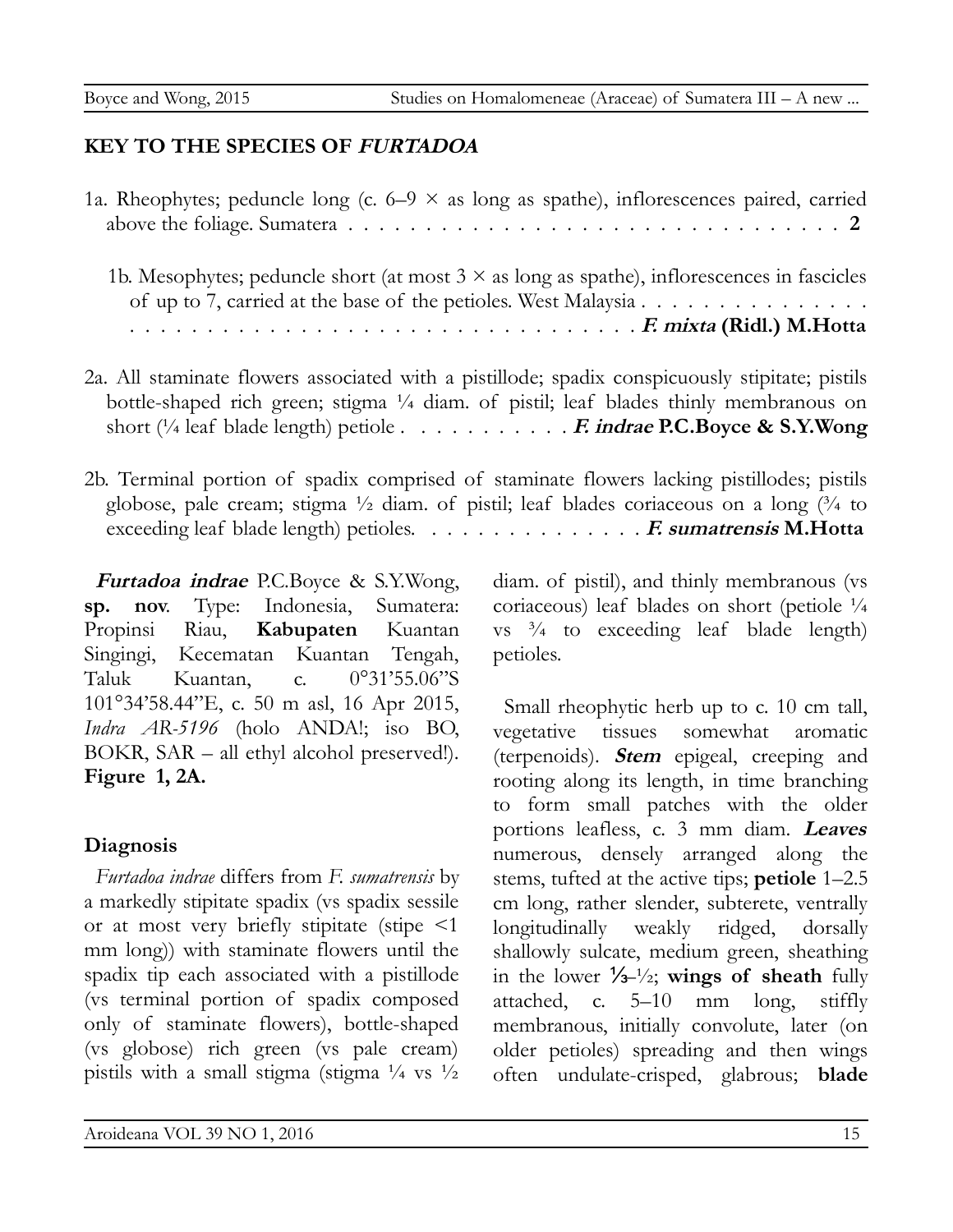

**Figure 1. Furtadoa indrae** P.C.Boyce & S.Y.Wong. **A.** Cultivated plant. **B.** Leaf blade, abaxial surface showing pellucid veins. **C.** Inflorescence at pistillate anthesis, developing inflorescence, and the first foliage leaf of the replacement shoot. **D–G**. Inflorescence at pistillate anthesis. **G.** Spadix at pistillate anthesis, nearside portion of spathe artificially removed. **A–G** from *AR-5196*. Images © P.C. Boyce.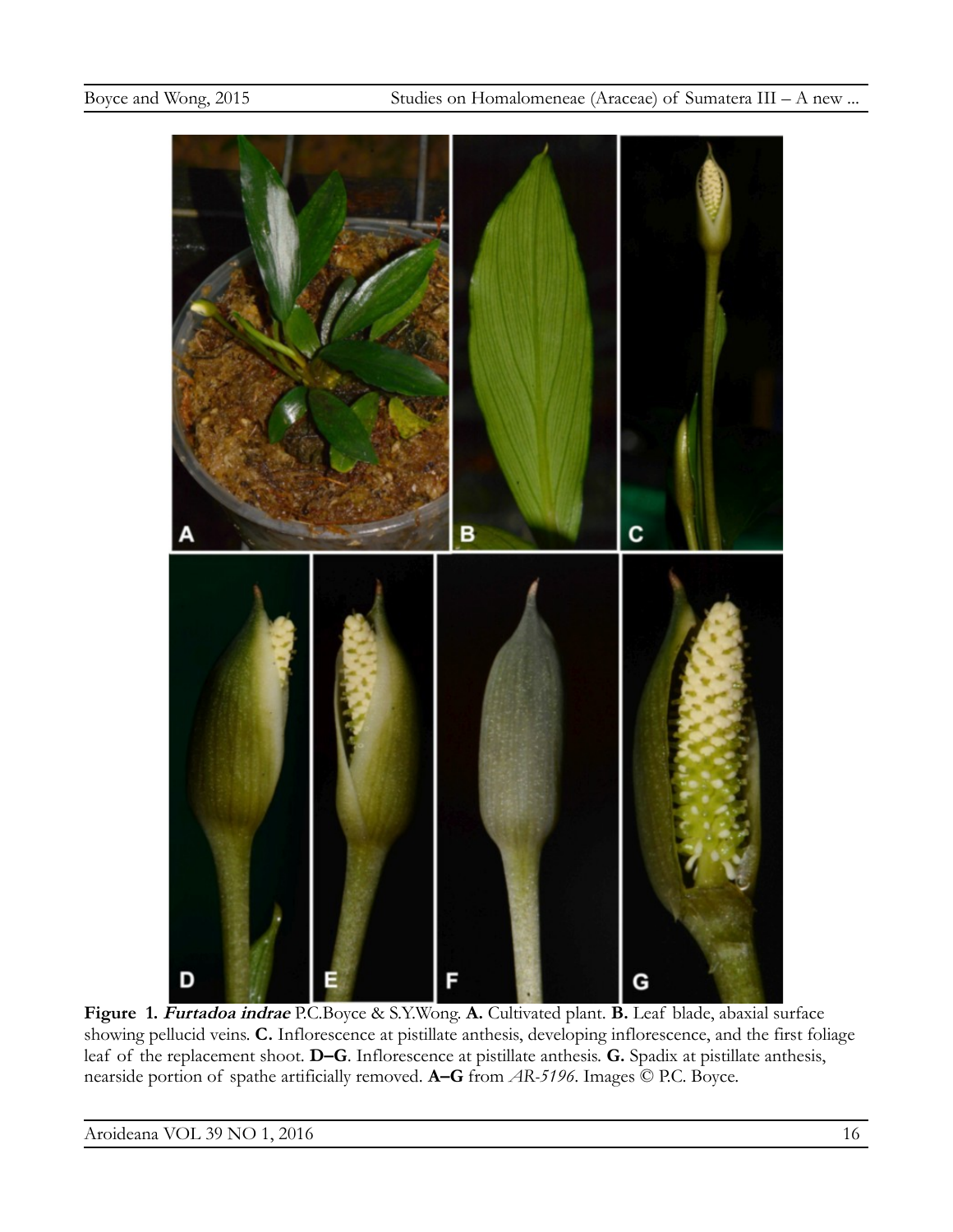Boyce and Wong, 2015 Studies on Homalomeneae (Araceae) of Sumatera III – A new ...



**Figure 2.** Spadix of *Furtadoa* compared**. A. Furtadoa sumatrensis** M.Hotta. **B. Furtadoa indrae** P.C.Boyce & S.Y.Wong. **C. Furtadoa mixta (Ridl.) M.Hotta. A.** from *AR-4044*; **B.** from *AR-5196*; **C.**  from Zulhazman *s.n.* Images A & B © P.C. Boyce; image C © Zulhazman H., used with permission.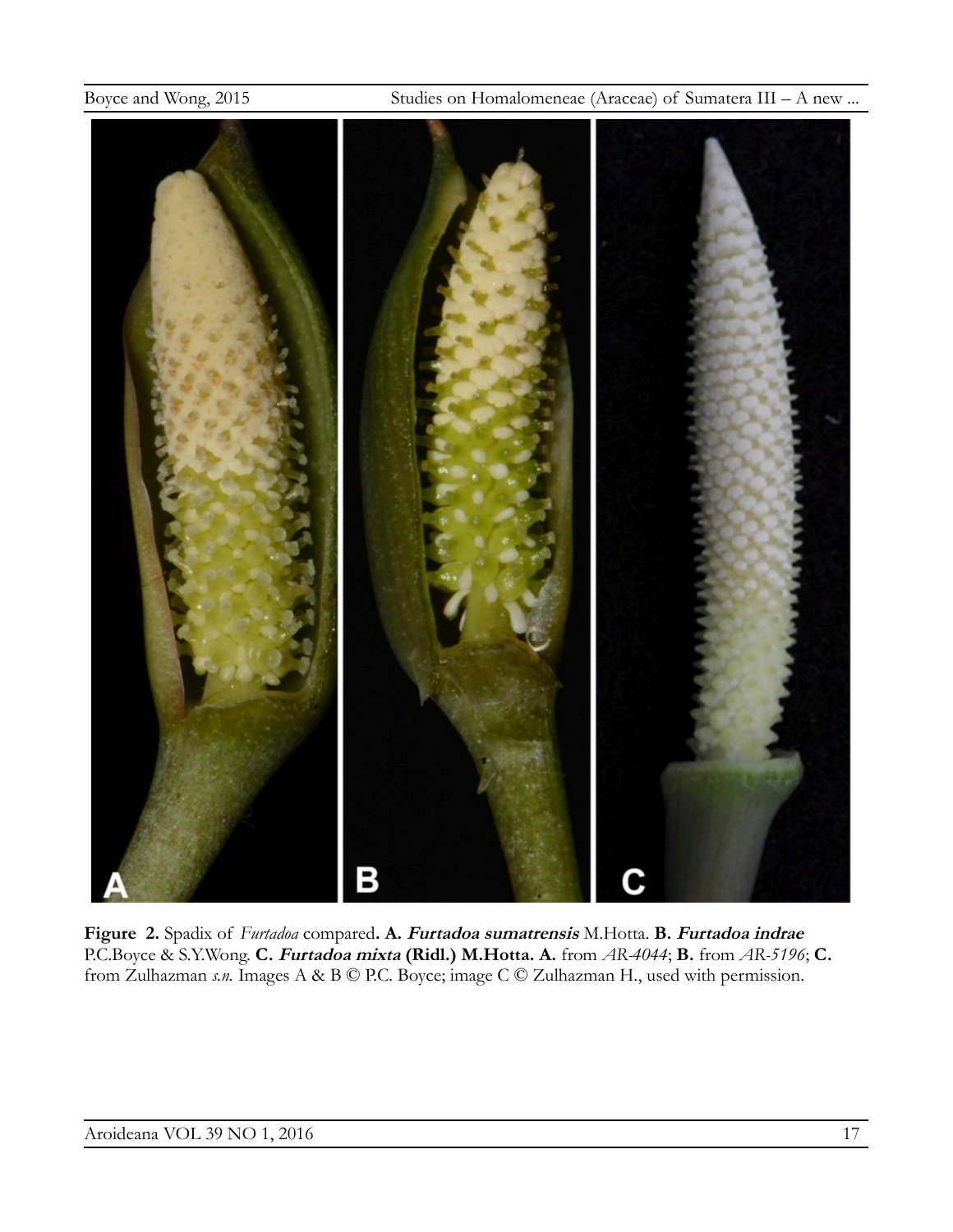narrowly elliptic, 2–7 cm long, 0.5–1.5 cm wide, semi-glossy dark blue-green adaxially, much paler green abaxially, base cuneate, tip acute, terminal tubule c. 1 mm long; **midrib** abaxially prominent, adaxially slightly sunken; **primary lateral veins** c. 3 on each side of the midrib, diverging at 20°, adaxially somewhat incised, abaxially slightly raised are conspicuously darker-pellucid than surrounding tissue; **interprimary venation** much finer than primary lateral veins, with numerous subparallel or weakly anastomosing veins closely spaced between each pair of primary veins; all other veins invisible. **Inflorescence** paired, subtended by a short 2-keeled green prophyll; **peduncle** terete, exceeding the foliage, up to c. 6.5 cm long, c. 1.5 mm diam., pale olive green mottled darker green. **Spathe** 1.3 cm long, including 2 mm terminal rostrum, unconstricted; **spathe limb** ovate, tip rostrate, gaping at pistillate anthesis, clasping slightly during staminate anthesis, closing completely and persisting until fruit ripening, exterior medium olive green. **Spadix** cylindrical, very slightly forwardcurved at anthesis*,* c. 1 cm long, including stipe; **stipe** conical, c. 2 mm long, greenish; **pistillate flower zone** cylindrical, slightly less than half length of spadix, c. 4 mm long; **pistils** somewhat congested, bottleshaped, c. 1 mm diam., rich green, stylar portion darker; **stigma** button-like, c. 1/4 diameter of ovary, papillate; **interpistillar staminodes** clavate, all except lowermost row c. ½ height of associated pistil, c. 0.5 mm long, glossy white, interpistillar staminodes of basal row exceeding height of associated pistil, downwards-curved, c.

1.2 mm long, waxy white; **sterile interstice** absent; **staminate flower zone** tapering cylindrical, about half length of spadix, c. 5 mm long; **staminate flowers** consisting of a solitary stamen and a pistillode; **stamens** c. 0.5 mm diam., with 2–3 thecae, thecae pores on the ventral side of the flower with respect to the spadix axis, cream; **pistillodes** comprised of an atrophied ovary and a well-developed style topped with a vestigial stigma; **Fruiting** *spathe,* **fruits***, and* **seeds** not observed.

*Ecology* — Growing on semi-shaded riverside rocks along a small forest river.

*Distribution* —*Furtadoa indrae* is known only from the type locality. Given its diminutive stature and the overall general resemblance of many of the smaller rheophytic aroids it is likely it may be overlooked elsewhere.

*Eponymy* — The trivial epithet recognizes the sharp eyesight and botanical expertise of its finder, Encik Indra.

*Notes* — *Furtadoa indrae* is an unexpected and timely discovery. Currently the authors are undertaking a phylogenetic study of *Homalomena*, including analyses of placement of species assigned to *Furtadoa* and their relationships, if any, to *Homalomena monadra* M.Hotta (Hotta, 1993), a species, uniquely for *Homalomena*, with unistaminate staminate flowers, but lacking the associated pistil present in *Furtadoa*, and with parietal (not basal) placentation.